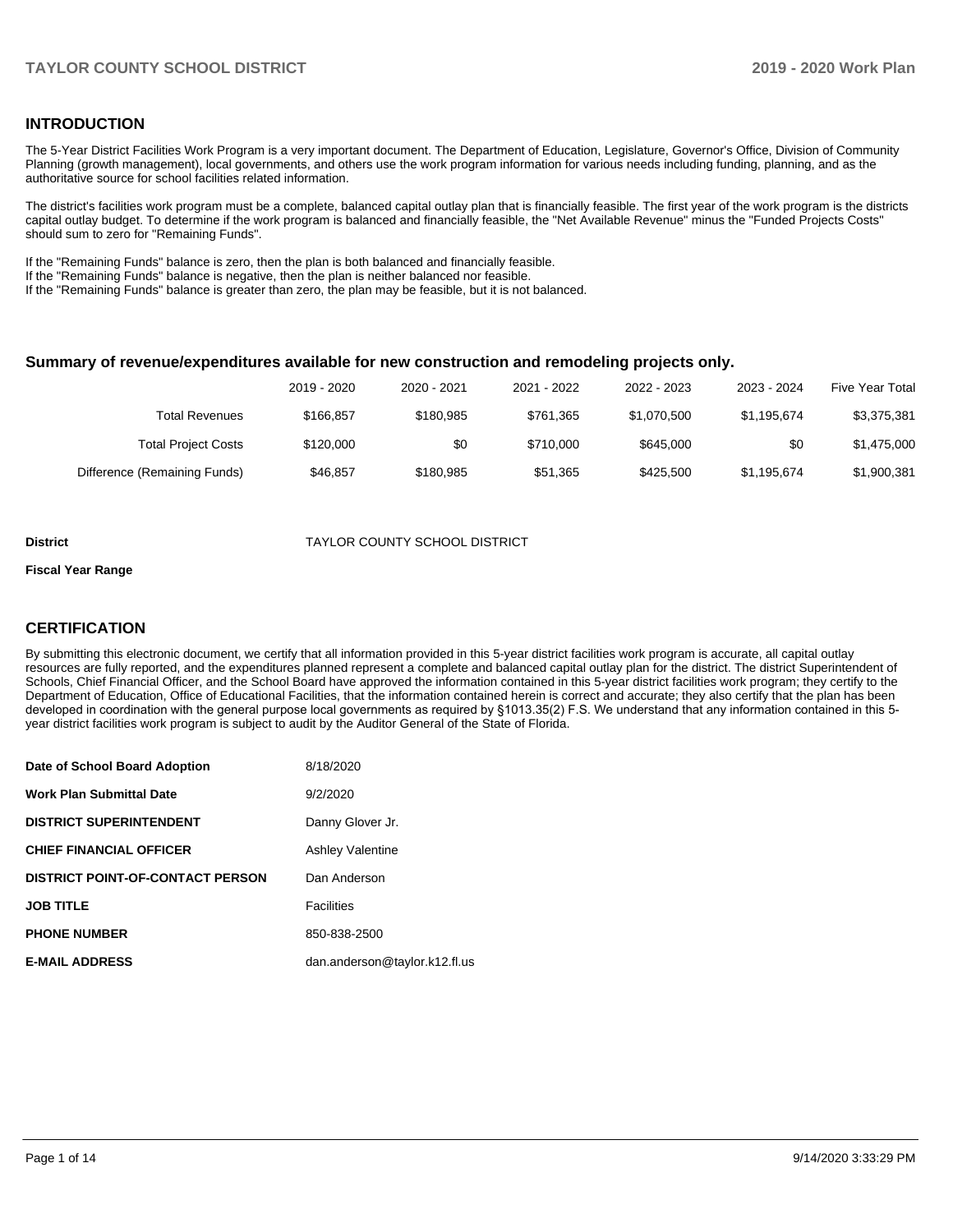# **Expenditures**

#### **Expenditure for Maintenance, Repair and Renovation from 1.50-Mills and PECO**

Annually, prior to the adoption of the district school budget, each school board must prepare a tentative district facilities work program that includes a schedule of major repair and renovation projects necessary to maintain the educational and ancillary facilities of the district.

|                                                                                                                                                                                                                                                                                  | <b>Item</b>                                                                                                                                                                                                                                                                      | $2019 - 2020$<br><b>Actual Budget</b> | 2020 - 2021<br>Projected | $2021 - 2022$<br>Projected | $2022 - 2023$<br>Projected | $2023 - 2024$<br>Projected | <b>Total</b> |  |  |  |
|----------------------------------------------------------------------------------------------------------------------------------------------------------------------------------------------------------------------------------------------------------------------------------|----------------------------------------------------------------------------------------------------------------------------------------------------------------------------------------------------------------------------------------------------------------------------------|---------------------------------------|--------------------------|----------------------------|----------------------------|----------------------------|--------------|--|--|--|
| <b>HVAC</b>                                                                                                                                                                                                                                                                      |                                                                                                                                                                                                                                                                                  | \$50,000                              | \$50,000                 | \$100,000                  | \$70,000                   | \$100,000                  | \$370,000    |  |  |  |
|                                                                                                                                                                                                                                                                                  | Locations: ADMINISTRATION & ALTERNATIVE CENTER, FINANCE CENTER, PERRY PRIMARY (OLD), STEINHATCHEE SCHOOL, TAYLOR<br>COUNTY ELEMENTARY, TAYLOR COUNTY HEADSTART/PREK/ESE CENTER, TAYLOR COUNTY HIGH, TAYLOR COUNTY MIDDLE,<br>TAYLOR TECHNICAL INSTITUTE, TRANSPORTATION TERMINAL |                                       |                          |                            |                            |                            |              |  |  |  |
| Flooring                                                                                                                                                                                                                                                                         |                                                                                                                                                                                                                                                                                  | \$15,000                              | \$15,000                 | \$35,000                   | \$80,000                   | \$80,000                   | \$225,000    |  |  |  |
|                                                                                                                                                                                                                                                                                  | Locations: ADMINISTRATION & ALTERNATIVE CENTER, FINANCE CENTER, PERRY PRIMARY (OLD), STEINHATCHEE SCHOOL, TAYLOR<br>COUNTY ELEMENTARY, TAYLOR COUNTY HEADSTART/PREK/ESE CENTER, TAYLOR COUNTY HIGH, TAYLOR COUNTY MIDDLE,<br>TAYLOR TECHNICAL INSTITUTE, TRANSPORTATION TERMINAL |                                       |                          |                            |                            |                            |              |  |  |  |
| Roofing                                                                                                                                                                                                                                                                          |                                                                                                                                                                                                                                                                                  | \$12,000                              | \$12,000                 | \$45,000                   | \$50,000                   | \$50,000                   | \$169,000    |  |  |  |
|                                                                                                                                                                                                                                                                                  | Locations: ADMINISTRATION & ALTERNATIVE CENTER, FINANCE CENTER, PERRY PRIMARY (OLD), STEINHATCHEE SCHOOL, TAYLOR<br>COUNTY ELEMENTARY, TAYLOR COUNTY HEADSTART/PREK/ESE CENTER, TAYLOR COUNTY HIGH, TAYLOR COUNTY MIDDLE,<br>TAYLOR TECHNICAL INSTITUTE, TRANSPORTATION TERMINAL |                                       |                          |                            |                            |                            |              |  |  |  |
| Safety to Life                                                                                                                                                                                                                                                                   |                                                                                                                                                                                                                                                                                  | \$15,000                              | \$15,000                 | \$30,000                   | \$35,000                   | \$25,000                   | \$120,000    |  |  |  |
| Locations: ADMINISTRATION & ALTERNATIVE CENTER, FINANCE CENTER, PERRY PRIMARY (OLD), STEINHATCHEE SCHOOL, TAYLOR<br>COUNTY ELEMENTARY, TAYLOR COUNTY HEADSTART/PREK/ESE CENTER, TAYLOR COUNTY HIGH, TAYLOR COUNTY MIDDLE,<br>TAYLOR TECHNICAL INSTITUTE, TRANSPORTATION TERMINAL |                                                                                                                                                                                                                                                                                  |                                       |                          |                            |                            |                            |              |  |  |  |
| Fencing                                                                                                                                                                                                                                                                          |                                                                                                                                                                                                                                                                                  | \$10,000                              | \$10,000                 | \$20,000                   | \$30,000                   | \$25,000                   | \$95,000     |  |  |  |
|                                                                                                                                                                                                                                                                                  | Locations: ADMINISTRATION & ALTERNATIVE CENTER, FINANCE CENTER, PERRY PRIMARY (OLD), STEINHATCHEE SCHOOL, TAYLOR<br>COUNTY ELEMENTARY, TAYLOR COUNTY HEADSTART/PREK/ESE CENTER, TAYLOR COUNTY HIGH, TAYLOR COUNTY MIDDLE,<br>TAYLOR TECHNICAL INSTITUTE, TRANSPORTATION TERMINAL |                                       |                          |                            |                            |                            |              |  |  |  |
| Parking                                                                                                                                                                                                                                                                          |                                                                                                                                                                                                                                                                                  | \$12,000                              | \$12,000                 | \$20,000                   | \$25,000                   | \$25,000                   | \$94.000     |  |  |  |
| Locations:                                                                                                                                                                                                                                                                       | ADMINISTRATION & ALTERNATIVE CENTER, FINANCE CENTER, PERRY PRIMARY (OLD), STEINHATCHEE SCHOOL, TAYLOR<br>COUNTY ELEMENTARY, TAYLOR COUNTY HEADSTART/PREK/ESE CENTER, TAYLOR COUNTY HIGH, TAYLOR COUNTY MIDDLE,<br>TAYLOR TECHNICAL INSTITUTE, TRANSPORTATION TERMINAL            |                                       |                          |                            |                            |                            |              |  |  |  |
| Electrical                                                                                                                                                                                                                                                                       |                                                                                                                                                                                                                                                                                  | \$20,000                              | \$20,000                 | \$40,000                   | \$50,000                   | \$50,000                   | \$180,000    |  |  |  |
| Locations:                                                                                                                                                                                                                                                                       | ADMINISTRATION & ALTERNATIVE CENTER, FINANCE CENTER, PERRY PRIMARY (OLD), STEINHATCHEE SCHOOL, TAYLOR<br>COUNTY ELEMENTARY, TAYLOR COUNTY HEADSTART/PREK/ESE CENTER, TAYLOR COUNTY HIGH, TAYLOR COUNTY MIDDLE,<br>TAYLOR TECHNICAL INSTITUTE, TRANSPORTATION TERMINAL            |                                       |                          |                            |                            |                            |              |  |  |  |
| Fire Alarm                                                                                                                                                                                                                                                                       |                                                                                                                                                                                                                                                                                  | \$20,000                              | \$20,000                 | \$20,000                   | \$30,000                   | \$25,000                   | \$115,000    |  |  |  |
|                                                                                                                                                                                                                                                                                  | Locations: ADMINISTRATION & ALTERNATIVE CENTER, FINANCE CENTER, PERRY PRIMARY (OLD), STEINHATCHEE SCHOOL, TAYLOR<br>COUNTY ELEMENTARY, TAYLOR COUNTY HEADSTART/PREK/ESE CENTER, TAYLOR COUNTY HIGH, TAYLOR COUNTY MIDDLE,<br>TAYLOR TECHNICAL INSTITUTE, TRANSPORTATION TERMINAL |                                       |                          |                            |                            |                            |              |  |  |  |
| Telephone/Intercom System                                                                                                                                                                                                                                                        |                                                                                                                                                                                                                                                                                  | \$10,000                              | \$10,000                 | \$10,000                   | \$25,000                   | \$25,000                   | \$80,000     |  |  |  |
|                                                                                                                                                                                                                                                                                  | Locations: ADMINISTRATION & ALTERNATIVE CENTER, FINANCE CENTER, PERRY PRIMARY (OLD), STEINHATCHEE SCHOOL, TAYLOR<br>COUNTY ELEMENTARY, TAYLOR COUNTY HEADSTART/PREK/ESE CENTER, TAYLOR COUNTY HIGH, TAYLOR COUNTY MIDDLE,<br>TAYLOR TECHNICAL INSTITUTE, TRANSPORTATION TERMINAL |                                       |                          |                            |                            |                            |              |  |  |  |
| <b>Closed Circuit Television</b>                                                                                                                                                                                                                                                 |                                                                                                                                                                                                                                                                                  | \$15,000                              | \$15,000                 | \$15,000                   | \$25,000                   | \$25,000                   | \$95,000     |  |  |  |
|                                                                                                                                                                                                                                                                                  | Locations: ADMINISTRATION & ALTERNATIVE CENTER, FINANCE CENTER, PERRY PRIMARY (OLD), STEINHATCHEE SCHOOL, TAYLOR<br>COUNTY ELEMENTARY, TAYLOR COUNTY HEADSTART/PREK/ESE CENTER, TAYLOR COUNTY HIGH, TAYLOR COUNTY MIDDLE,<br>TAYLOR TECHNICAL INSTITUTE, TRANSPORTATION TERMINAL |                                       |                          |                            |                            |                            |              |  |  |  |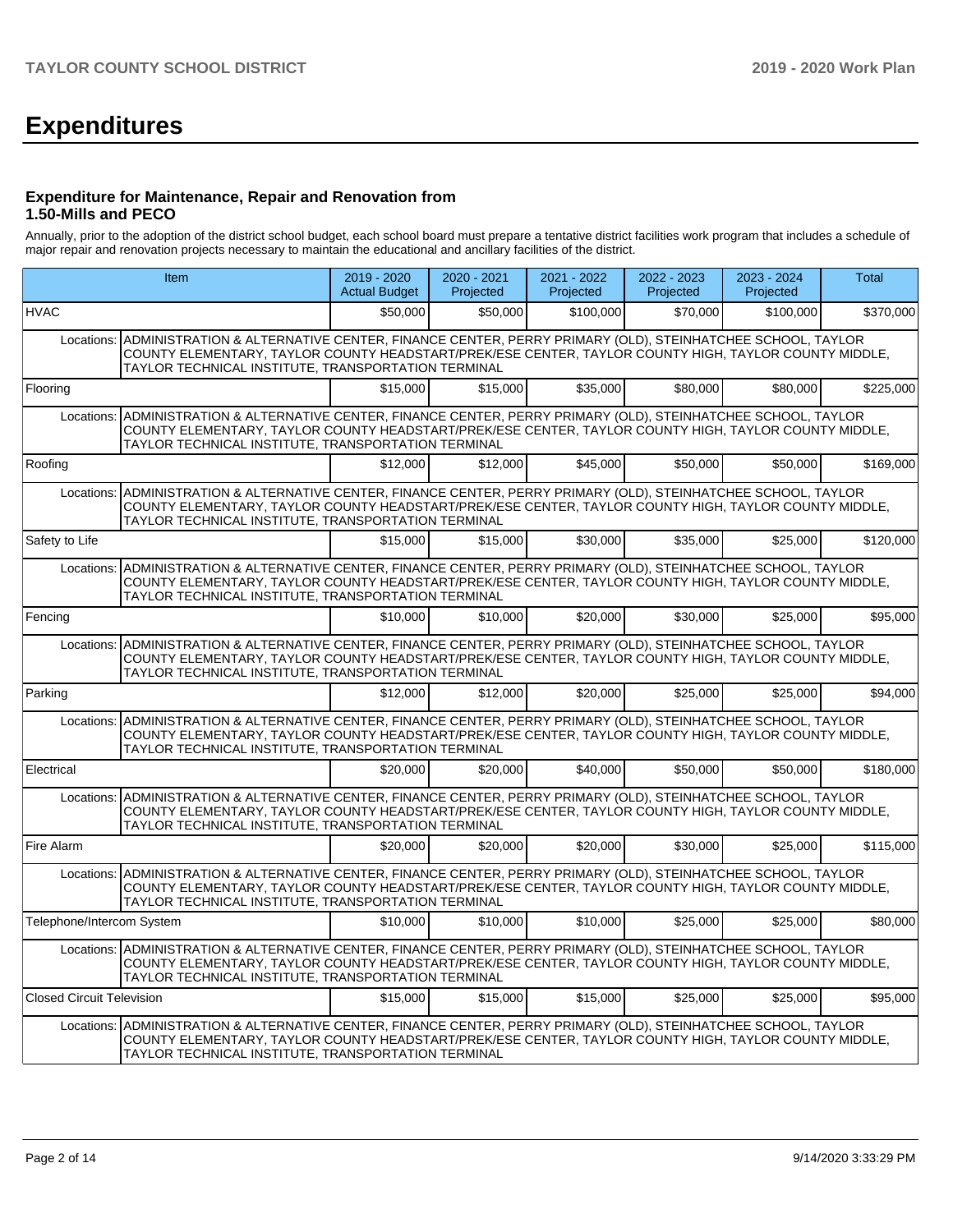| Paint                                                                                                                                                                                                                                                                              |                                                                                                                                                                                                                                                                                    | \$15,000  | \$15,000  | \$15,000  | \$25,000  | \$25,000  | \$95,000    |  |  |  |
|------------------------------------------------------------------------------------------------------------------------------------------------------------------------------------------------------------------------------------------------------------------------------------|------------------------------------------------------------------------------------------------------------------------------------------------------------------------------------------------------------------------------------------------------------------------------------|-----------|-----------|-----------|-----------|-----------|-------------|--|--|--|
|                                                                                                                                                                                                                                                                                    | Locations:   ADMINISTRATION & ALTERNATIVE CENTER, FINANCE CENTER, PERRY PRIMARY (OLD), STEINHATCHEE SCHOOL, TAYLOR<br>COUNTY ELEMENTARY, TAYLOR COUNTY HEADSTART/PREK/ESE CENTER, TAYLOR COUNTY HIGH, TAYLOR COUNTY MIDDLE,<br>TAYLOR TECHNICAL INSTITUTE, TRANSPORTATION TERMINAL |           |           |           |           |           |             |  |  |  |
| \$50,000<br>\$50,000<br>\$130,000<br>\$130,000<br>Maintenance/Repair                                                                                                                                                                                                               |                                                                                                                                                                                                                                                                                    |           |           |           |           | \$130,000 | \$490,000   |  |  |  |
| Locations:   ADMINISTRATION & ALTERNATIVE CENTER, FINANCE CENTER, PERRY PRIMARY (OLD), STEINHATCHEE SCHOOL, TAYLOR<br>COUNTY ELEMENTARY, TAYLOR COUNTY HEADSTART/PREK/ESE CENTER, TAYLOR COUNTY HIGH, TAYLOR COUNTY MIDDLE,<br>TAYLOR TECHNICAL INSTITUTE, TRANSPORTATION TERMINAL |                                                                                                                                                                                                                                                                                    |           |           |           |           |           |             |  |  |  |
|                                                                                                                                                                                                                                                                                    | Sub Total:                                                                                                                                                                                                                                                                         | \$244,000 | \$244,000 | \$480,000 | \$575.000 | \$585,000 | \$2.128.000 |  |  |  |

| IPECO.<br>Maintenance Expenditures | \$0       | \$0       | ΦΩ<br>ΦU  | \$0       | ¢∩<br>טע  | \$0         |
|------------------------------------|-----------|-----------|-----------|-----------|-----------|-------------|
| ا:50 Mill Sub Total.               | \$264,000 | \$264,000 | \$555,000 | \$650,000 | \$660,000 | \$2.393.000 |

| Other Items                                                                                                                                                                                                                                                                             | $2019 - 2020$<br><b>Actual Budget</b> | $2020 - 2021$<br>Projected | $2021 - 2022$<br>Projected | $2022 - 2023$<br>Projected | $2023 - 2024$<br>Projected | <b>Total</b> |  |  |  |
|-----------------------------------------------------------------------------------------------------------------------------------------------------------------------------------------------------------------------------------------------------------------------------------------|---------------------------------------|----------------------------|----------------------------|----------------------------|----------------------------|--------------|--|--|--|
| Furniture and Instructional Equipment                                                                                                                                                                                                                                                   | \$20,000                              | \$20,000                   | \$75,000                   | \$75,000                   | \$75,000                   | \$265,000    |  |  |  |
| Locations ADMINISTRATION & ALTERNATIVE CENTER, FINANCE CENTER, PERRY PRIMARY (OLD), STEINHATCHEE SCHOOL, TAYLOR<br>COUNTY ELEMENTARY, TAYLOR COUNTY HEADSTART/PREK/ESE CENTER, TAYLOR COUNTY HIGH, TAYLOR COUNTY MIDDLE,<br><b>ITAYLOR TECHNICAL INSTITUTE, TRANSPORTATION TERMINAL</b> |                                       |                            |                            |                            |                            |              |  |  |  |
| Total: I                                                                                                                                                                                                                                                                                | \$264,000                             | \$264,000                  | \$555,000                  | \$650,000                  | \$660,000                  | \$2.393.000  |  |  |  |

### **Local 1.50 Mill Expenditure For Maintenance, Repair and Renovation**

Anticipated expenditures expected from local funding sources over the years covered by the current work plan.

| Item                                                         | $2019 - 2020$<br><b>Actual Budget</b> | 2020 - 2021<br>Projected | $2021 - 2022$<br>Projected | 2022 - 2023<br>Projected | 2023 - 2024<br>Projected | <b>Total</b> |
|--------------------------------------------------------------|---------------------------------------|--------------------------|----------------------------|--------------------------|--------------------------|--------------|
| Remaining Maint and Repair from 1.5 Mills                    | \$264,000                             | \$264,000                | \$555,000                  | \$650,000                | \$660,000                | \$2,393,000  |
| Maintenance/Repair Salaries                                  | \$180,000                             | \$180,000                | \$180,000                  | \$180,000                | \$180,000                | \$900,000    |
| <b>School Bus Purchases</b>                                  | \$0                                   | \$0                      | \$500,000                  | \$300,000                | \$250,000                | \$1,050,000  |
| <b>Other Vehicle Purchases</b>                               | \$0                                   | \$0                      | \$25,000                   | \$0                      | \$0                      | \$25,000     |
| Capital Outlay Equipment                                     | \$40,000                              | \$50,000                 | \$100,000                  | \$100,000                | \$100,000                | \$390,000    |
| Rent/Lease Payments                                          | \$0                                   | \$0                      | \$0                        | \$0                      | \$0                      | \$0          |
| <b>COP Debt Service</b>                                      | \$0                                   | \$0                      | \$0                        | \$0                      | \$0                      | \$0          |
| Rent/Lease Relocatables                                      | \$0                                   | \$0                      | \$0                        | \$0                      | \$0                      | \$0          |
| <b>Environmental Problems</b>                                | \$0                                   | \$0                      | \$0                        | \$0                      | \$0                      | \$0          |
| s.1011.14 Debt Service                                       | \$0                                   | \$0                      | \$0                        | \$0                      | \$0                      | \$0          |
| <b>Special Facilities Construction Account</b>               | \$0                                   | \$0                      | \$0                        | \$0                      | \$0                      | \$0          |
| Premiums for Property Casualty Insurance - 1011.71<br>(4a,b) | \$95,000                              | \$95,000                 | \$95,000                   | \$0                      | \$0                      | \$285,000    |
| Qualified School Construction Bonds (QSCB)                   | \$0                                   | \$0                      | \$0                        | \$0                      | \$0                      | \$0          |
| Qualified Zone Academy Bonds (QZAB)                          | \$0                                   | \$0                      | \$0                        | \$0                      | \$0                      | \$0          |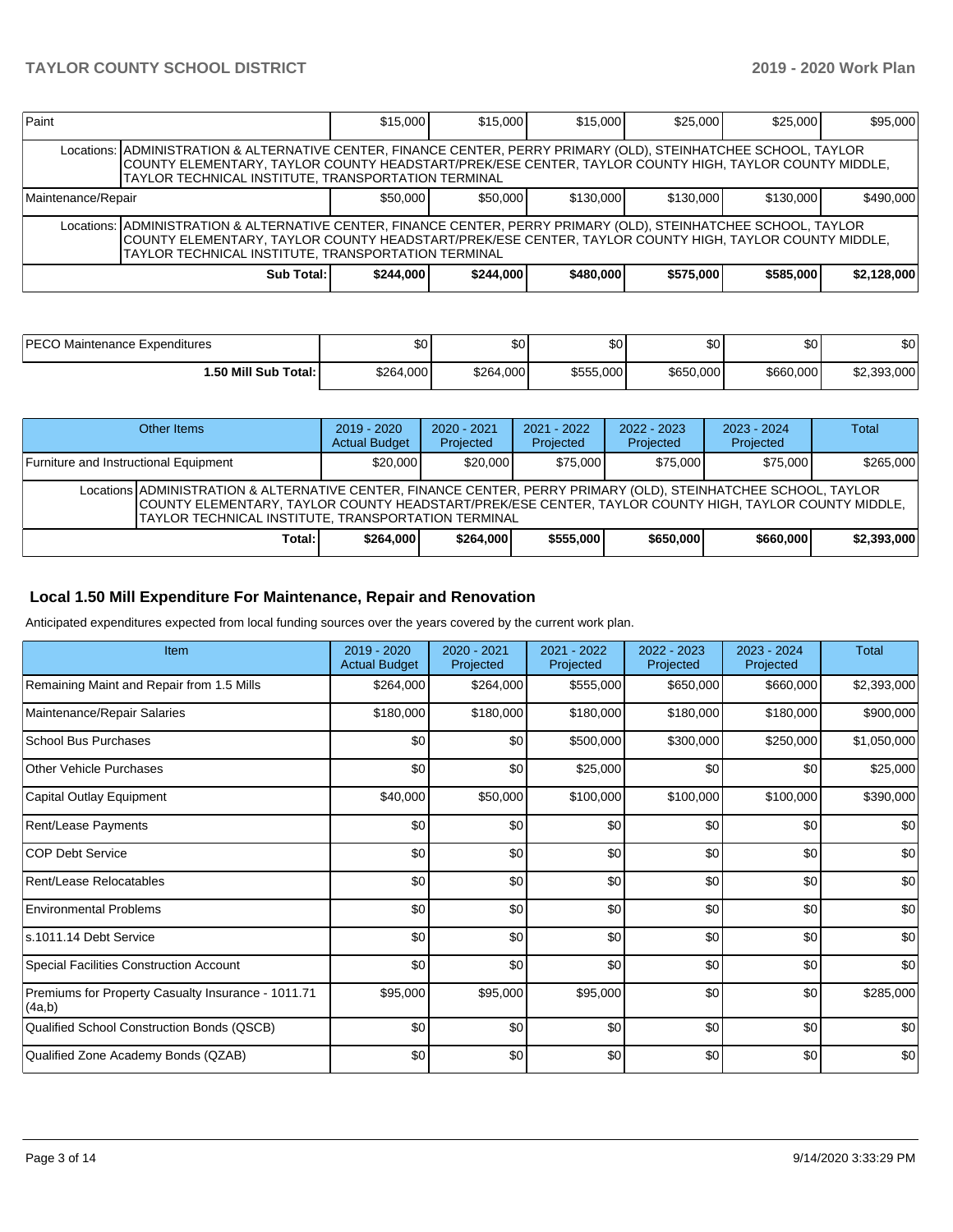| Technology upgrades districtwide   | \$80,000  | \$80,000  | \$200,000   | \$200,000   | \$200,000   | \$760,000   |
|------------------------------------|-----------|-----------|-------------|-------------|-------------|-------------|
| <b>Local Expenditure Totals: I</b> | \$659,000 | \$669,000 | \$1.655.000 | \$1,430,000 | \$1,390,000 | \$5,803,000 |

## **Revenue**

### **1.50 Mill Revenue Source**

Schedule of Estimated Capital Outlay Revenue from each currently approved source which is estimated to be available for expenditures on the projects included in the tentative district facilities work program. All amounts are NET after considering carryover balances, interest earned, new COP's, 1011.14 and 1011.15 loans, etc. Districts cannot use 1.5-Mill funds for salaries except for those explicitly associated with maintenance/repair projects. (1011.71 (5), F.S.)

| Item                                                                                | Fund | 2019 - 2020<br><b>Actual Value</b> | $2020 - 2021$<br>Projected | 2021 - 2022<br>Projected | $2022 - 2023$<br>Projected | $2023 - 2024$<br>Projected | <b>Total</b>    |
|-------------------------------------------------------------------------------------|------|------------------------------------|----------------------------|--------------------------|----------------------------|----------------------------|-----------------|
| (1) Non-exempt property<br>lassessed valuation                                      |      | \$1,502,550,689                    | \$1,552,817,026            | \$1,605,369,163          | \$1,663,796,565            | \$1,722,945,308            | \$8,047,478,751 |
| $(2)$ The Millage projected for<br>discretionary capital outlay per<br>ls.1011.71   |      | 0.50                               | 0.50                       | 1.50                     | 1.50                       | 1.50                       |                 |
| $(3)$ Full value of the 1.50-Mill<br>discretionary capital outlay per<br>ls.1011.71 |      | \$2,524,285                        | \$2,608,733                | \$2,697,020              | \$2,795,178                | \$2,894,548                | \$13,519,764    |
| (4) Value of the portion of the 1.50<br>-Mill ACTUALLY levied                       | 370  | \$721.224                          | \$745.352                  | \$2.311.732              | \$2,395,867                | \$2.481.041                | \$8,655,216     |
| $(5)$ Difference of lines $(3)$ and $(4)$                                           |      | \$1,803,061                        | \$1,863,381                | \$385,288                | \$399,311                  | \$413,507                  | \$4,864,548     |

## **PECO Revenue Source**

The figure in the row designated "PECO Maintenance" will be subtracted from funds available for new construction because PECO maintenance dollars cannot be used for new construction.

| Item                                 | Fund | 2019 - 2020<br><b>Actual Budget</b> | $2020 - 2021$<br>Projected | 2021 - 2022<br>Projected | 2022 - 2023<br>Projected | 2023 - 2024<br>Projected | <b>Total</b> |
|--------------------------------------|------|-------------------------------------|----------------------------|--------------------------|--------------------------|--------------------------|--------------|
| <b>PECO New Construction</b>         | 340  | \$0                                 | \$0 <sub>1</sub>           | \$0                      | \$0 <sub>1</sub>         | \$0                      | \$0          |
| <b>PECO Maintenance Expenditures</b> |      | \$0                                 | \$0 <sub>1</sub>           | \$0                      | \$0 <sub>1</sub>         | \$0                      | \$0          |
|                                      |      | \$0                                 | \$0                        | \$0                      | \$0                      | \$0                      | \$0          |

## **CO & DS Revenue Source**

Revenue from Capital Outlay and Debt Service funds.

| Item                                      | Fund | $2019 - 2020$<br><b>Actual Budget</b> | $2020 - 2021$<br>Projected | $2021 - 2022$<br>Projected | $2022 - 2023$<br>Projected | $2023 - 2024$<br>Projected | Total     |
|-------------------------------------------|------|---------------------------------------|----------------------------|----------------------------|----------------------------|----------------------------|-----------|
| ICO & DS Cash Flow-through<br>Distributed | 360  | \$102.799                             | \$102.799                  | \$102.799                  | \$102.799                  | \$102.799                  | \$513.995 |
| ICO & DS Interest on<br>Undistributed CO  | 360  | \$1.834                               | \$1,834                    | \$1,834                    | \$1.834                    | \$1.834                    | \$9,170   |
|                                           |      | \$104.633                             | \$104,633                  | \$104.633                  | \$104,633                  | \$104,633                  | \$523,165 |

### **Fair Share Revenue Source**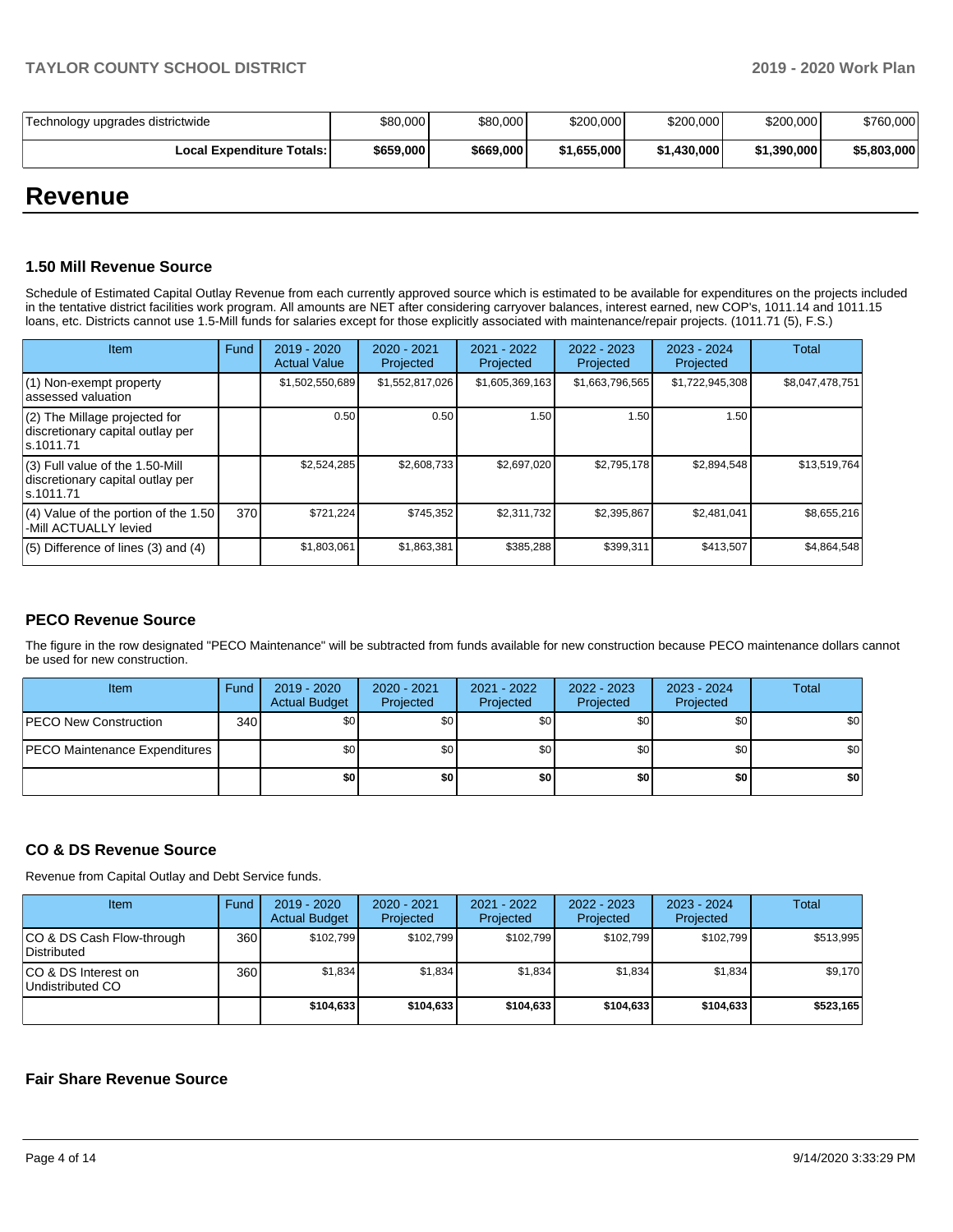All legally binding commitments for proportionate fair-share mitigation for impacts on public school facilities must be included in the 5-year district work program.

Nothing reported for this section.

## **Sales Surtax Referendum**

Specific information about any referendum for a 1-cent or ½-cent surtax referendum during the previous year.

No **Did the school district hold a surtax referendum during the past fiscal year 2018 - 2019?**

## **Additional Revenue Source**

Any additional revenue sources

| Item                                                                                                   | 2019 - 2020<br><b>Actual Value</b> | 2020 - 2021<br>Projected | 2021 - 2022<br>Projected | 2022 - 2023<br>Projected | 2023 - 2024<br>Projected | <b>Total</b> |
|--------------------------------------------------------------------------------------------------------|------------------------------------|--------------------------|--------------------------|--------------------------|--------------------------|--------------|
| Proceeds from a s.1011.14/15 F.S. Loans                                                                | \$0                                | \$0                      | \$0                      | \$0                      | \$0                      | \$0          |
| District Bonds - Voted local bond<br>referendum proceeds per s.9, Art VII<br><b>State Constitution</b> | \$0                                | \$0                      | \$0                      | \$0                      | \$0                      | \$0          |
| Proceeds from Special Act Bonds                                                                        | \$0                                | \$0                      | \$0                      | \$0                      | \$0                      | \$0          |
| Estimated Revenue from CO & DS Bond<br>Sale                                                            | \$0                                | \$0                      | \$0                      | \$0                      | \$0                      | \$0          |
| Proceeds from Voted Capital<br>Improvements millage                                                    | \$0                                | \$0                      | \$0                      | \$0                      | \$0                      | \$0          |
| Other Revenue for Other Capital Projects                                                               | \$0                                | \$0                      | \$0                      | \$0                      | \$0                      | \$0          |
| Proceeds from 1/2 cent sales surtax<br>authorized by school board                                      | \$0                                | \$0                      | \$0                      | \$0                      | \$0                      | \$0          |
| Proceeds from local governmental<br>infrastructure sales surtax                                        | \$0                                | \$0                      | \$0                      | \$0                      | \$0                      | \$0          |
| Proceeds from Certificates of<br>Participation (COP's) Sale                                            | \$0                                | \$0                      | \$0                      | \$0                      | \$0                      | \$0          |
| Classrooms First Bond proceeds amount<br>authorized in FY 1997-98                                      | \$0                                | \$0                      | \$0                      | \$0                      | \$0                      | \$0          |
| Classrooms for Kids                                                                                    | \$0                                | \$0                      | \$0                      | \$0                      | \$0                      | \$0          |
| <b>District Equity Recognition</b>                                                                     | \$0                                | \$0                      | \$0                      | \$0                      | \$0                      | \$0          |
| <b>Federal Grants</b>                                                                                  | \$0                                | \$0                      | \$0                      | \$0                      | \$0                      | \$0          |
| Proportionate share mitigation (actual<br>cash revenue only, not in kind donations)                    | \$0                                | \$0                      | \$0                      | \$0                      | \$0                      | \$0          |
| Impact fees received                                                                                   | \$0                                | \$0                      | \$0                      | \$0                      | \$0                      | \$0          |
| Private donations                                                                                      | \$0                                | \$0                      | \$0                      | \$0                      | \$0                      | \$0          |
| Grants from local governments or not-for-<br>profit organizations                                      | \$0                                | \$0                      | \$0                      | \$0                      | \$0                      | \$0          |
| Interest, Including Profit On Investment                                                               | \$0                                | \$0                      | \$0                      | \$0                      | \$0                      | \$0          |
| Revenue from Bonds pledging proceeds<br>from 1 cent or 1/2 cent Sales Surtax                           | \$0                                | \$0                      | \$0                      | \$0                      | \$0                      | \$0          |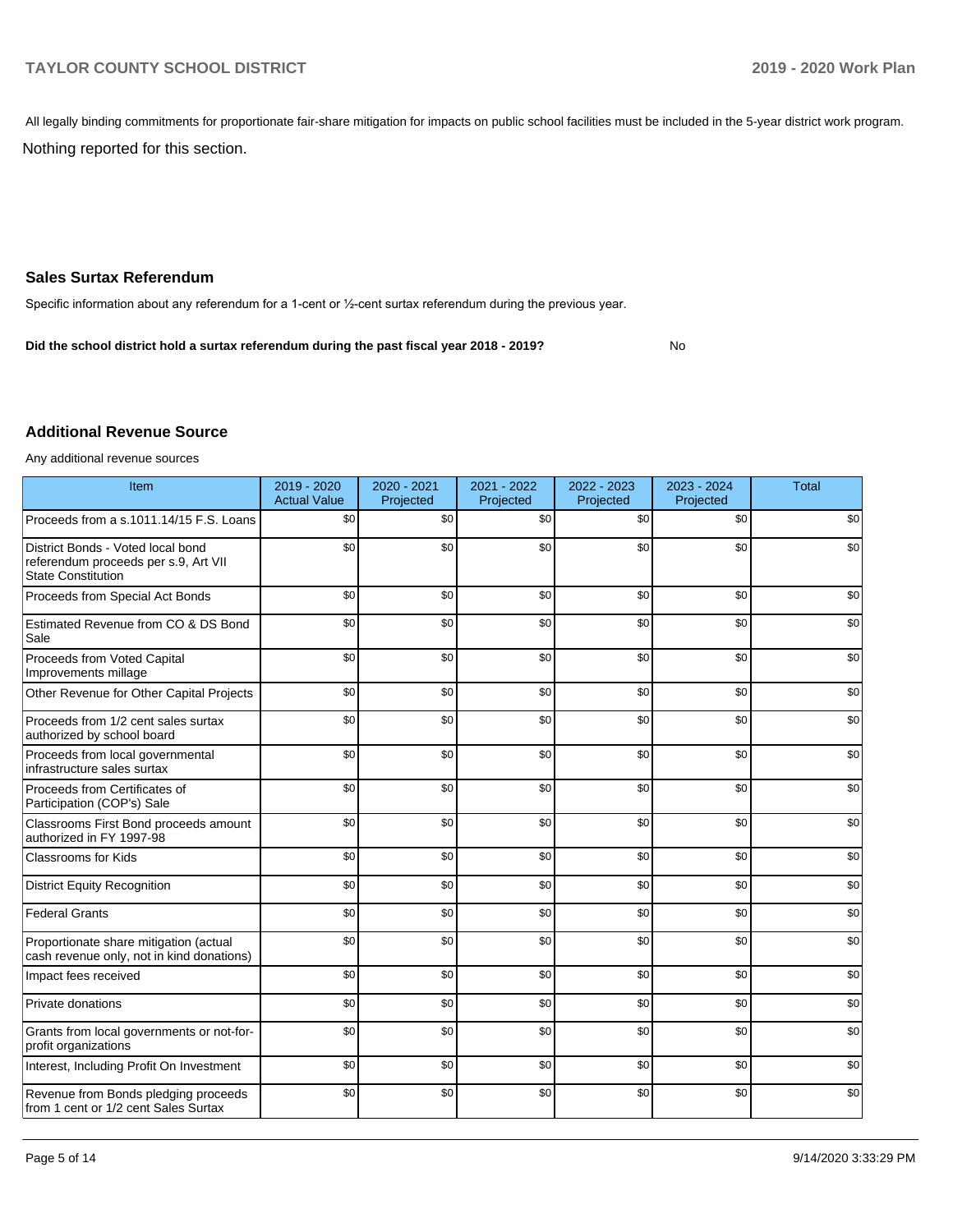## **TAYLOR COUNTY SCHOOL DISTRICT 2019 - 2020 Work Plan**

| <b>Total Fund Balance Carried Forward</b>                                                                   | \$0 | \$0 | \$0 | \$0 | \$0 | \$0 |
|-------------------------------------------------------------------------------------------------------------|-----|-----|-----|-----|-----|-----|
| General Capital Outlay Obligated Fund<br>Balance Carried Forward From Total<br>Fund Balance Carried Forward | \$0 | \$0 | \$0 | \$0 | \$0 | \$0 |
| Special Facilities Construction Account                                                                     | \$0 | \$0 | \$0 | \$0 | \$0 | \$0 |
| One Cent - 1/2 Cent Sales Surtax Debt<br>Service From Total Fund Balance Carried I<br><b>Forward</b>        | \$0 | \$0 | \$0 | \$0 | \$0 | \$0 |
| Capital Outlay Projects Funds Balance<br>Carried Forward From Total Fund<br>Balance Carried Forward         | \$0 | \$0 | \$0 | \$0 | \$0 | \$0 |
| Subtotal                                                                                                    | \$0 | \$0 | \$0 | \$0 | \$0 | \$0 |

## **Total Revenue Summary**

| <b>Item Name</b>                                                  | $2019 - 2020$<br><b>Budget</b> | 2020 - 2021<br>Projected | 2021 - 2022<br>Projected | $2022 - 2023$<br>Projected | $2023 - 2024$<br>Projected | <b>Five Year Total</b> |
|-------------------------------------------------------------------|--------------------------------|--------------------------|--------------------------|----------------------------|----------------------------|------------------------|
| Local 1.5 Mill Discretionary Capital Outlay<br>l Revenue          | \$721,224                      | \$745,352                | \$2,311,732              | \$2,395,867                | \$2,481,041                | \$8,655,216            |
| <b>PECO</b> and 1.5 Mill Maint and Other 1.5<br>Mill Expenditures | (\$659,000)                    | $($ \$669,000)           | (\$1,655,000)            | (\$1,430,000)              | (\$1,390,000)              | (\$5,803,000)          |
| <b>PECO Maintenance Revenue</b>                                   | \$0 <sub>1</sub>               | \$0                      | \$0                      | \$0                        | \$0                        | \$0                    |
| Available 1.50 Mill for New<br><b>Construction</b>                | \$62,224                       | \$76,352                 | \$656.732                | \$965,867                  | \$1,091,041                | \$2,852,216            |

| <b>Item Name</b>                     | 2019 - 2020<br><b>Budget</b> | 2020 - 2021<br>Projected | 2021 - 2022<br>Projected | $2022 - 2023$<br>Projected | $2023 - 2024$<br>Projected | <b>Five Year Total</b> |
|--------------------------------------|------------------------------|--------------------------|--------------------------|----------------------------|----------------------------|------------------------|
| ICO & DS Revenue                     | \$104,633                    | \$104,633                | \$104,633                | \$104,633                  | \$104,633                  | \$523,165              |
| <b>PECO New Construction Revenue</b> | \$0                          | \$0                      | \$0                      | \$0                        | \$0                        | \$0                    |
| Other/Additional Revenue             | \$0                          | \$0                      | \$0                      | \$0                        | \$0                        | \$0                    |
| <b>Total Additional Revenue</b>      | \$104,633                    | \$104,633                | \$104,633                | \$104,633                  | \$104,633                  | \$523,165              |
| <b>Total Available Revenue</b>       | \$166,857                    | \$180,985                | \$761,365                | \$1,070,500                | \$1,195,674                | \$3,375,381            |

# **Project Schedules**

## **Capacity Project Schedules**

Nothing reported for this section. A schedule of capital outlay projects necessary to ensure the availability of satisfactory classrooms for the projected student enrollment in K-12 programs.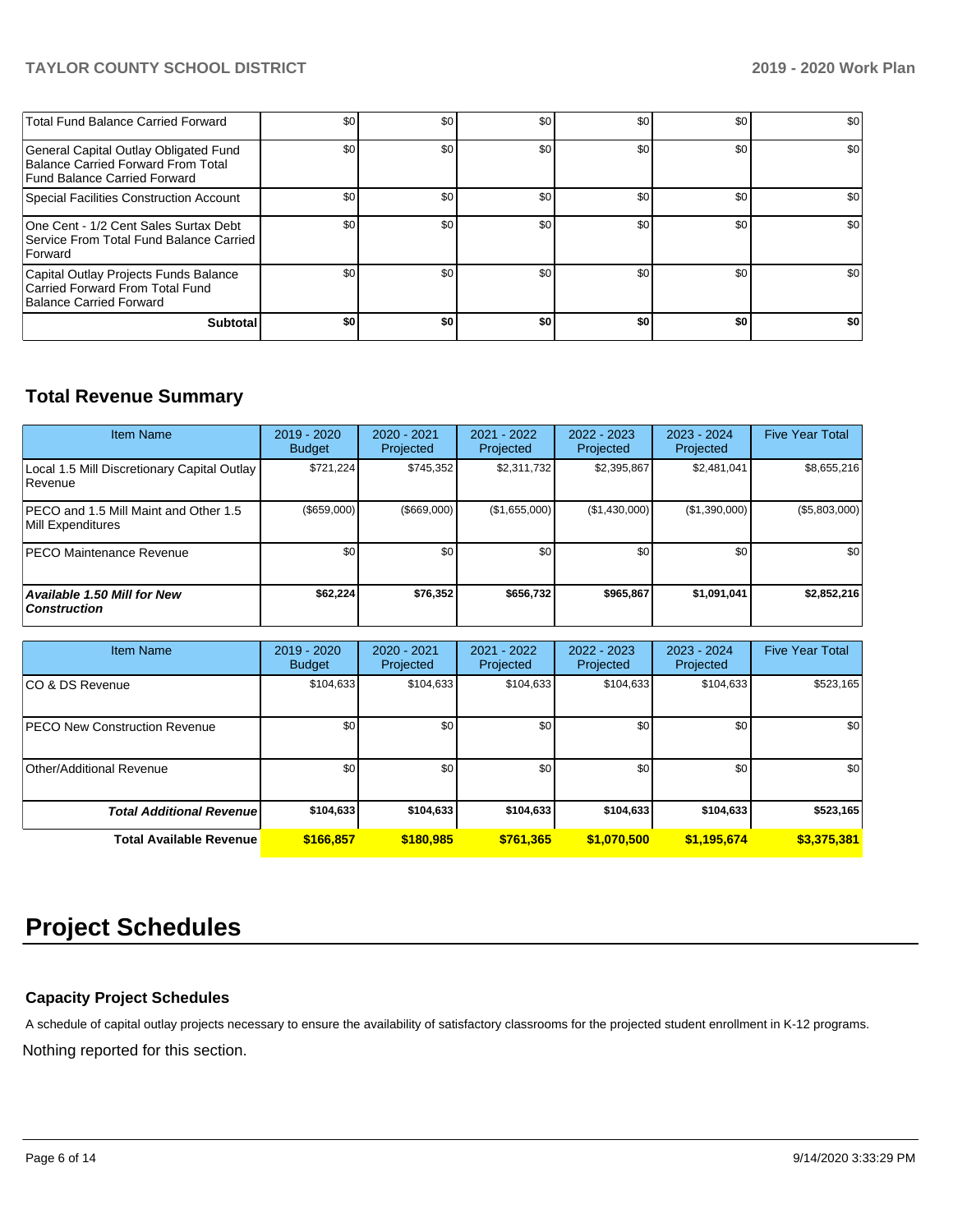Nothing reported for this section.

## **Other Project Schedules**

Major renovations, remodeling, and additions of capital outlay projects that do not add capacity to schools.

| <b>Project Description</b>                                        | Location | 2019 - 2020<br>Actual Budget | 2020 - 2021<br>Projected | $2021 - 2022$<br>Projected | 2022 - 2023<br>Projected | $2023 - 2024$<br>Projected | <b>Total</b> | Funded             |
|-------------------------------------------------------------------|----------|------------------------------|--------------------------|----------------------------|--------------------------|----------------------------|--------------|--------------------|
| Project description not specified Location not specified          |          | \$0                          | ا 30                     | \$0                        | \$0 <sub>1</sub>         | \$0                        |              | \$0 No             |
| purchase of new computers for TAYLOR COUNTY HIGH<br>lall teachers |          | \$0                          | \$0                      | \$0                        | \$0 <sub>1</sub>         | \$0                        |              | \$0 <sup>Yes</sup> |
|                                                                   |          | \$0                          | \$0                      | \$0                        | \$0                      | \$0                        | \$0          |                    |

## **Additional Project Schedules**

Any projects that are not identified in the last approved educational plant survey.

| <b>Project Description</b>                   | Location                                  | <b>Num</b><br>s | 2019 - 2020<br>Classroom Actual Budget | 2020 - 2021<br>Projected | 2021 - 2022<br>Projected | 2022 - 2023<br>Projected | 2023 - 2024<br>Projected | <b>Total</b>  | <b>Funded</b>      |
|----------------------------------------------|-------------------------------------------|-----------------|----------------------------------------|--------------------------|--------------------------|--------------------------|--------------------------|---------------|--------------------|
| replace carpet                               | <b>TAYLOR COUNTY</b><br><b>HIGH</b>       | $\Omega$        | \$0                                    | \$0                      | \$0                      | \$0                      | \$150,000                | \$150,000 No  |                    |
| replace air handler units TAYLOR COUNTY      | <b>HIGH</b>                               | $\Omega$        | \$0                                    | \$0                      | \$0                      | \$0 <sub>1</sub>         | \$200,000                | \$200,000 No  |                    |
| computer refresh at<br><b>Primary School</b> | <b>TAYLOR COUNTY</b><br>PRIMARY SCHOOL    | $\Omega$        | \$0                                    | \$0                      | \$0                      | \$0                      | \$175,000                | \$175,000 No  |                    |
| Demolish school                              | PERRY PRIMARY<br>(OLD)                    |                 | \$0                                    | \$180,000                | \$0                      | \$0                      | \$0                      | \$180,000 No  |                    |
| construct new Perry<br><b>Primary School</b> | PERRY PRIMARY<br>(OLD)                    | 50              | \$0                                    | \$0                      | \$0                      | \$0                      | \$0                      |               | \$0 Yes            |
| New Perry Primary<br>School                  | PERRY PRIMARY<br>(OLD)                    | 50              | \$0                                    | \$0                      | \$0                      | \$0                      | \$0                      |               | \$0 <sup>Yes</sup> |
| New HVAC for<br>Auditorium                   | <b>TAYLOR COUNTY</b><br><b>MIDDLE</b>     | $\Omega$        | \$120,000                              | \$0                      | \$0                      | \$0                      | \$0                      | \$120,000 Yes |                    |
| add fence around<br> perimeter               | <b>TAYLOR COUNTY</b><br><b>HIGH</b>       | $\Omega$        | \$0                                    | \$0                      | \$40,000                 | \$0                      | \$0                      | \$40,000 Yes  |                    |
| linstall new floors for<br>classrooms        | <b>TAYLOR COUNTY</b><br><b>MIDDLE</b>     | $\Omega$        | \$0                                    | \$0                      | \$120,000                | \$0                      | \$0                      | \$120,000 Yes |                    |
| replace carpet TCES                          | <b>TAYLOR COUNTY</b><br><b>ELEMENTARY</b> | $\Omega$        | \$0                                    | \$0                      | \$150,000                | \$0                      | \$0                      | \$150,000 Yes |                    |
| Voice over IP                                | <b>TAYLOR COUNTY</b><br><b>MIDDLE</b>     | $\Omega$        | \$0                                    | \$0                      | \$50,000                 | \$0                      | \$0                      | \$50,000 Yes  |                    |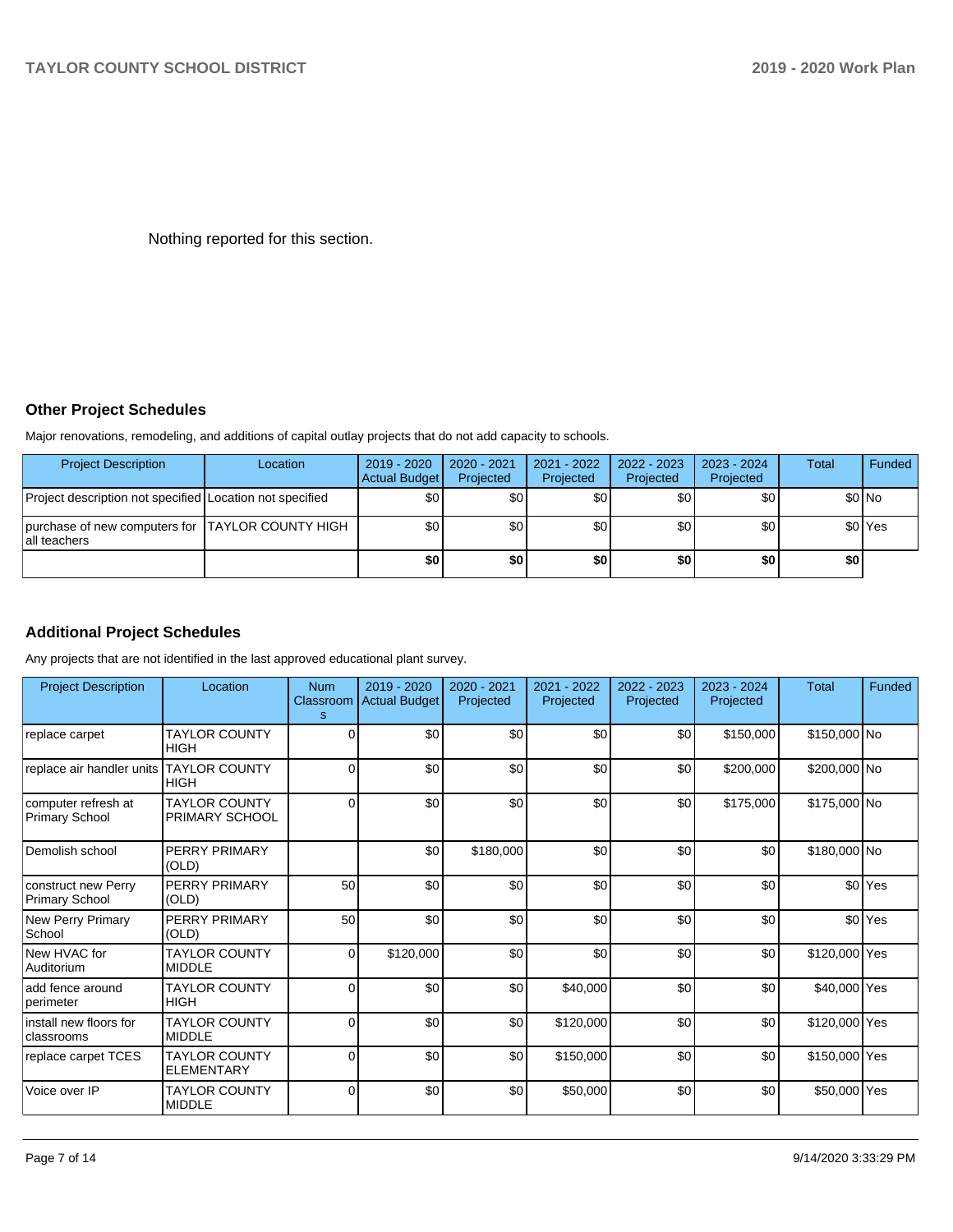| voice over IP | <b>TAYLOR COUNTY</b><br><b>HIGH</b>                         | $\Omega$ | \$0       | \$0       | \$50,000  | \$0       | \$0       | \$50,000 Yes  |  |
|---------------|-------------------------------------------------------------|----------|-----------|-----------|-----------|-----------|-----------|---------------|--|
| Touch screens | <b>TAYLOR COUNTY</b><br><b>HIGH</b>                         | $\Omega$ | \$0       | \$0       | \$150,000 | \$0       | \$0       | \$150,000 Yes |  |
| touch screens | <b>TAYLOR COUNTY</b><br><b>MIDDLE</b>                       | $\Omega$ | \$0       | \$0       | \$0       | \$150,000 | \$0       | \$150,000 Yes |  |
| touch screens | <b>TAYLOR COUNTY</b><br><b>ELEMENTARY</b>                   | $\Omega$ | \$0       | \$0       | \$0       | \$150,000 | \$0       | \$150,000 Yes |  |
| Voice over IP | <b>STEINHATCHEE</b><br><b>SCHOOL</b>                        | $\Omega$ | \$0       | \$0       | \$0       | \$25,000  | \$0       | \$25,000 Yes  |  |
| touch screens | <b>STEINHATCHEE</b><br><b>SCHOOL</b>                        | $\Omega$ | \$0       | \$0       | \$0       | \$35,000  | \$0       | \$35,000 Yes  |  |
| voice over IP | TRANSPORTATION<br>TERMINAL                                  | $\Omega$ | \$0       | \$0       | \$0       | \$20,000  | \$0       | \$20,000 Yes  |  |
| voice over IP | <b>TAYLOR</b><br><b>TECHNICAL</b><br><b>INSTITUTE</b>       | $\Omega$ | \$0       | \$0       | \$0       | \$40,000  | \$0       | \$40,000 Yes  |  |
| Voice over IP | <b>ADMINISTRATION &amp;</b><br><b>ALTERNATIVE</b><br>CENTER | 0        | \$0       | \$0       | \$0       | \$25,000  | \$0       | \$25,000 Yes  |  |
| computers     | <b>TAYLOR COUNTY</b><br><b>MIDDLE</b>                       | $\Omega$ | \$0       | \$0       | \$150,000 | \$0       | \$0       | \$150,000 Yes |  |
| computers     | <b>TAYLOR COUNTY</b><br><b>ELEMENTARY</b>                   | $\Omega$ | \$0       | \$0       | \$0       | \$200,000 | \$0       | \$200,000 Yes |  |
|               |                                                             | 100      | \$120,000 | \$180,000 | \$710,000 | \$645,000 | \$525,000 | \$2,180,000   |  |

## **Non Funded Growth Management Project Schedules**

Schedule indicating which projects, due to planned development, that CANNOT be funded from current revenues projected over the next five years.

Nothing reported for this section.

# **Tracking**

## **Capacity Tracking**

| Location                                               | $2019 -$<br><b>2020 Satis.</b><br>Stu. Sta. | Actual<br>$2019 -$<br>2020 FISH<br>Capacity | Actual<br>$2018 -$<br>2019<br><b>COFTE</b> | # Class<br><b>Rooms</b> | Actual<br>Average<br>$2019 -$<br>2020 Class<br><b>Size</b> | Actual<br>$2019 -$<br>2020<br><b>Utilization</b> | <b>New</b><br>Stu.<br><b>Capacity</b> | <b>New</b><br>Rooms to<br>be<br>Added/Re<br>moved | Projected<br>$2023 -$<br>2024<br><b>COFTE</b> | Projected<br>$2023 -$<br>2024<br><b>Utilization</b> | Projected<br>$2023 -$<br>2024 Class<br><b>Size</b> |
|--------------------------------------------------------|---------------------------------------------|---------------------------------------------|--------------------------------------------|-------------------------|------------------------------------------------------------|--------------------------------------------------|---------------------------------------|---------------------------------------------------|-----------------------------------------------|-----------------------------------------------------|----------------------------------------------------|
| <b>TAYLOR COUNTY</b><br><b>IMIDDLE</b>                 | 1.001                                       | 900                                         | 555                                        | 44                      | 13 <sub>l</sub>                                            | 62.00 %                                          |                                       |                                                   | 518                                           | 58.00 %                                             | 12                                                 |
| ITAYLOR COUNTY<br>HEADSTART/PREK/ESE<br><b>ICENTER</b> | 401                                         | 401                                         | 96                                         | 23                      | 4                                                          | 24.00 %                                          |                                       |                                                   | 50                                            | 12.00 %                                             | 2                                                  |
| <b>ISTEINHATCHEE</b><br> SCHOOL                        | 206                                         | 206                                         | 58                                         | 10 <sup>1</sup>         | 61                                                         | 28.00 %                                          |                                       |                                                   | 60                                            | 29.00 %                                             | 6                                                  |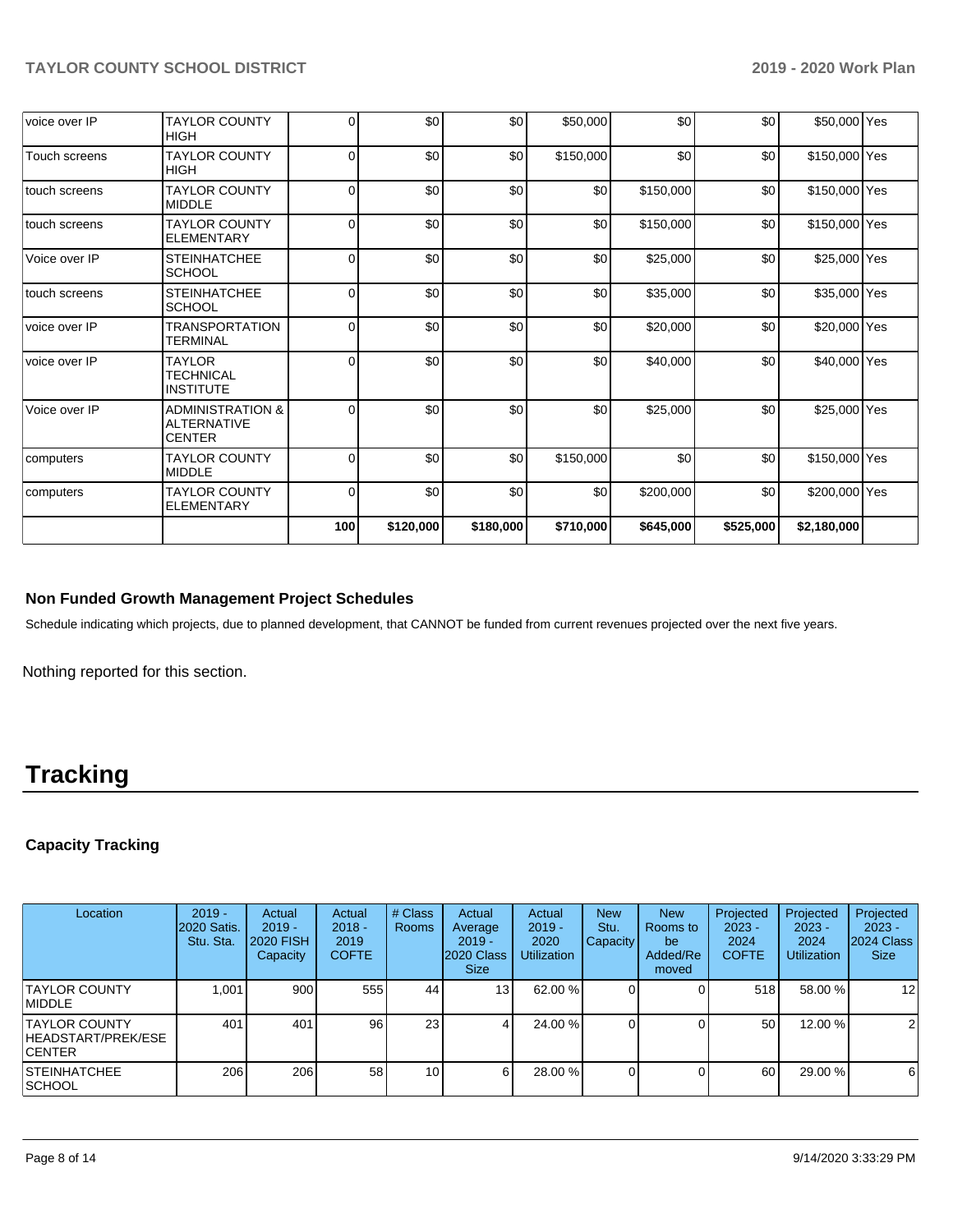|                                                 | 5,236 | 4,196 | 2,568 | 244             | 11 | 61.20%  |  | 2,481 | 59.13 % | 10          |
|-------------------------------------------------|-------|-------|-------|-----------------|----|---------|--|-------|---------|-------------|
| <b>ITAYLOR COUNTY</b><br><b>IPRIMARY SCHOOL</b> | 854   |       |       | 51              |    | 0.00%   |  | 638   | 0.00%   | 13          |
| <b>TAYLOR COUNTY</b><br><b>IELEMENTARY</b>      | 932   | 932   | 708   | 47              | 15 | 76.00 % |  | 620   | 67.00 % | 13          |
| <b>TAYLOR COUNTY HIGH</b>                       | 911   | 774   | 538   | 40              | 13 | 70.00 % |  | 586   | 76.00 % | 15          |
| PERRY PRIMARY (OLD)                             | 670   | 670   | 602   | 13 <sub>l</sub> | 46 | 90.00 % |  |       | 0.00 %  | $\mathbf 0$ |
| <b>TAYLOR TECHNICAL</b><br>IINSTITUTE           | 261   | 313   | 12    | 16 <sub>l</sub> |    | 4.00 %  |  | 9     | 3.00%   |             |

The COFTE Projected Total (2,481) for 2023 - 2024 must match the Official Forecasted COFTE Total (2,481 ) for 2023 - 2024 before this section can be completed. In the event that the COFTE Projected Total does not match the Official forecasted COFTE, then the Balanced Projected COFTE Table should be used to balance COFTE.

| Projected COFTE for 2023 - 2024 |       | <b>Grade Level Type</b> | <b>Balanced Projected</b><br>COFTE for 2023 - 2024 |
|---------------------------------|-------|-------------------------|----------------------------------------------------|
| Elementary (PK-3)               | 915   |                         |                                                    |
| Middle (4-8)                    | 927   |                         |                                                    |
|                                 |       | Elementary (PK-3)       |                                                    |
| High (9-12)                     | 639   |                         |                                                    |
|                                 |       | Middle (4-8)            |                                                    |
|                                 | 2,481 |                         |                                                    |
|                                 |       | High (9-12)             | ∩                                                  |
|                                 |       |                         |                                                    |

#### **Relocatable Replacement**

Number of relocatable classrooms clearly identified and scheduled for replacement in the school board adopted financially feasible 5-year district work program.

| Location                          | 2020<br>2019 | $-2021$<br>$2020 -$ | $-2022$<br>2021 | $2022 - 2023$ | $-2024$<br>$2023 -$ | Year 5 Total |
|-----------------------------------|--------------|---------------------|-----------------|---------------|---------------------|--------------|
| Total Relocatable Replacements: I | 0            |                     |                 |               |                     | ◠            |

#### **Charter Schools Tracking**

Information regarding the use of charter schools.

Nothing reported for this section.

#### **Special Purpose Classrooms Tracking**

The number of classrooms that will be used for certain special purposes in the current year, by facility and type of classroom, that the district will, 1), not use for educational purposes, and 2), the co-teaching classrooms that are not open plan classrooms and will be used for educational purposes.

**2,481**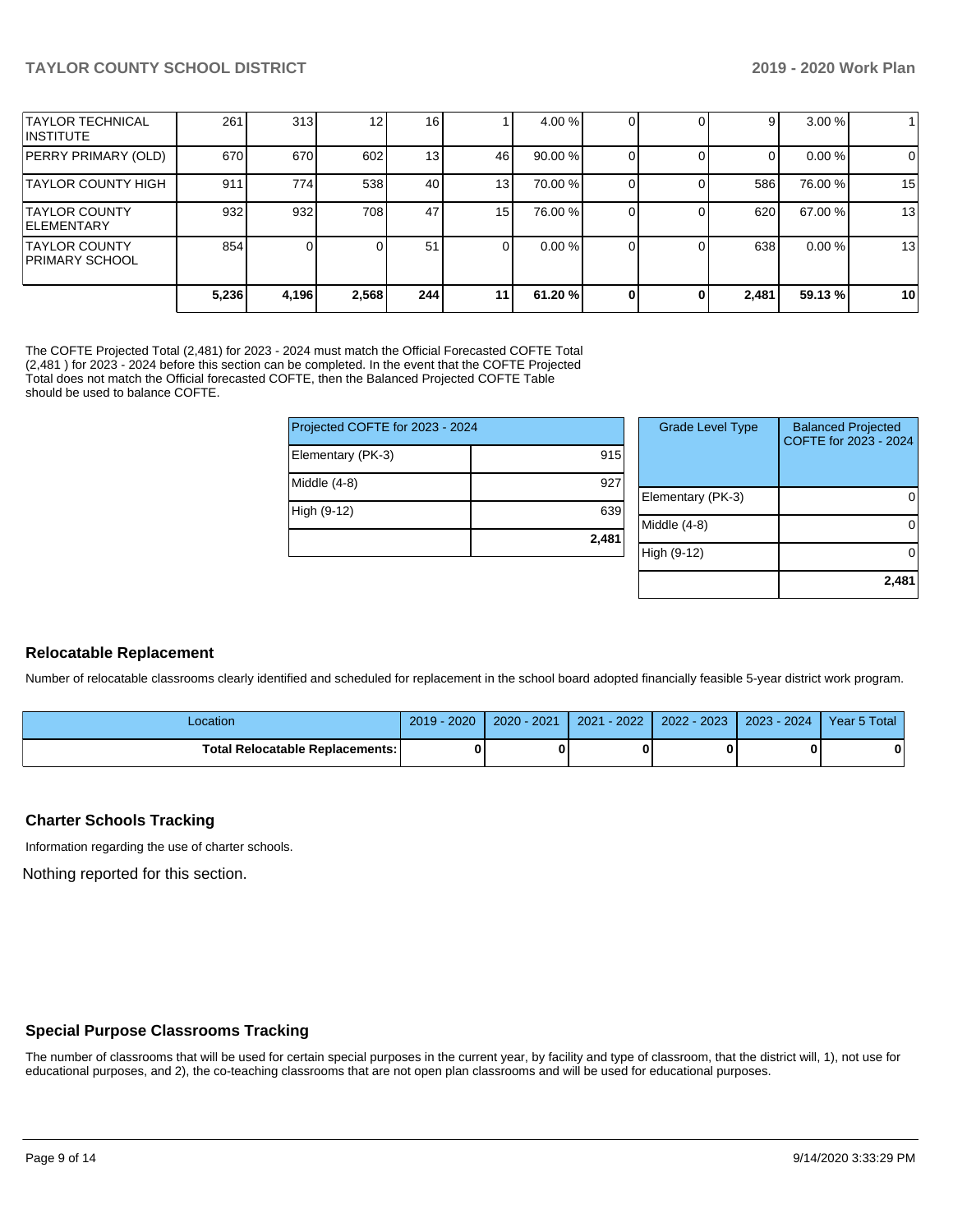## **TAYLOR COUNTY SCHOOL DISTRICT 2019 - 2020 Work Plan**

| School                               | <b>School Type</b>                   | $\#$ of Elementary $\#$ of Middle 4-8<br>K-3 Classrooms I | <b>Classrooms</b> | $#$ of High 9-12<br><b>Classrooms</b> | # of $ESE$<br><b>Classrooms</b> | # of Combo<br><b>Classrooms</b> | Total<br><b>Classrooms</b> |
|--------------------------------------|--------------------------------------|-----------------------------------------------------------|-------------------|---------------------------------------|---------------------------------|---------------------------------|----------------------------|
|                                      | <b>Total Educational Classrooms:</b> |                                                           |                   |                                       |                                 |                                 |                            |
|                                      |                                      |                                                           |                   |                                       |                                 |                                 |                            |
| School                               | <b>School Type</b>                   | $\#$ of Elementary # of Middle 4-8<br>K-3 Classrooms I    | Classrooms        | # of High $9-12$<br><b>Classrooms</b> | # of $ESE$<br>Classrooms        | # of Combo<br><b>Classrooms</b> | Total<br><b>Classrooms</b> |
| <b>Total Co-Teaching Classrooms:</b> |                                      |                                                           |                   |                                       |                                 |                                 |                            |

#### **Infrastructure Tracking**

**Necessary offsite infrastructure requirements resulting from expansions or new schools. This section should include infrastructure information related to capacity project schedules and other project schedules (Section 4).** 

No new site work expected in the next 5 years.

**Proposed location of planned facilities, whether those locations are consistent with the comprehensive plans of all affected local governments, and recommendations for infrastructure and other improvements to land adjacent to existing facilities. Provisions of 1013.33(12), (13) and (14) and 1013.36 must be addressed for new facilities planned within the 1st three years of the plan (Section 5).** 

#### Not Specified

**Consistent with Comp Plan?** No

#### **Net New Classrooms**

The number of classrooms, by grade level and type of construction, that were added during the last fiscal year.

|                                                                                                                                                         | List the net new classrooms added in the 2018 - 2019 fiscal year.<br>List the net new classrooms to be added in the 2019 - 2020 fiscal<br>year. |  |                                                                        |  |  |                            |                              |                        |
|---------------------------------------------------------------------------------------------------------------------------------------------------------|-------------------------------------------------------------------------------------------------------------------------------------------------|--|------------------------------------------------------------------------|--|--|----------------------------|------------------------------|------------------------|
| "Classrooms" is defined as capacity carrying classrooms that are added to increase<br>capacity to enable the district to meet the Class Size Amendment. |                                                                                                                                                 |  | Totals for fiscal year 2019 - 2020 should match totals in Section 15A. |  |  |                            |                              |                        |
| Location                                                                                                                                                | $2018 - 2019$ #<br>$2018 - 2019$ #<br>$2018 - 2019$<br>$2018 - 2019$ #<br><b>Modular</b><br>Relocatable<br><b>Permanent</b><br>Total            |  |                                                                        |  |  | $2019 - 2020$ #<br>Modular | 2019 - 2020 #<br>Relocatable | $2019 - 2020$<br>Total |
| Elementary (PK-3)                                                                                                                                       |                                                                                                                                                 |  |                                                                        |  |  |                            |                              | $\Omega$               |
| Middle (4-8)                                                                                                                                            |                                                                                                                                                 |  |                                                                        |  |  |                            |                              | $\Omega$               |
| High (9-12)                                                                                                                                             |                                                                                                                                                 |  |                                                                        |  |  |                            |                              | 0                      |
|                                                                                                                                                         |                                                                                                                                                 |  |                                                                        |  |  |                            |                              | 0                      |

#### **Relocatable Student Stations**

Number of students that will be educated in relocatable units, by school, in the current year, and the projected number of students for each of the years in the workplan.

| <b>Site</b>               | $2019 - 2020$ | $2020 - 2021$ | $2021 - 2022$ | $2022 - 2023$ | 2023 - 2024 | 5 Year Average |
|---------------------------|---------------|---------------|---------------|---------------|-------------|----------------|
| ITAYLOR COUNTY ELEMENTARY |               |               |               |               |             |                |
| ITAYLOR COUNTY MIDDLE     | 22            |               |               |               |             |                |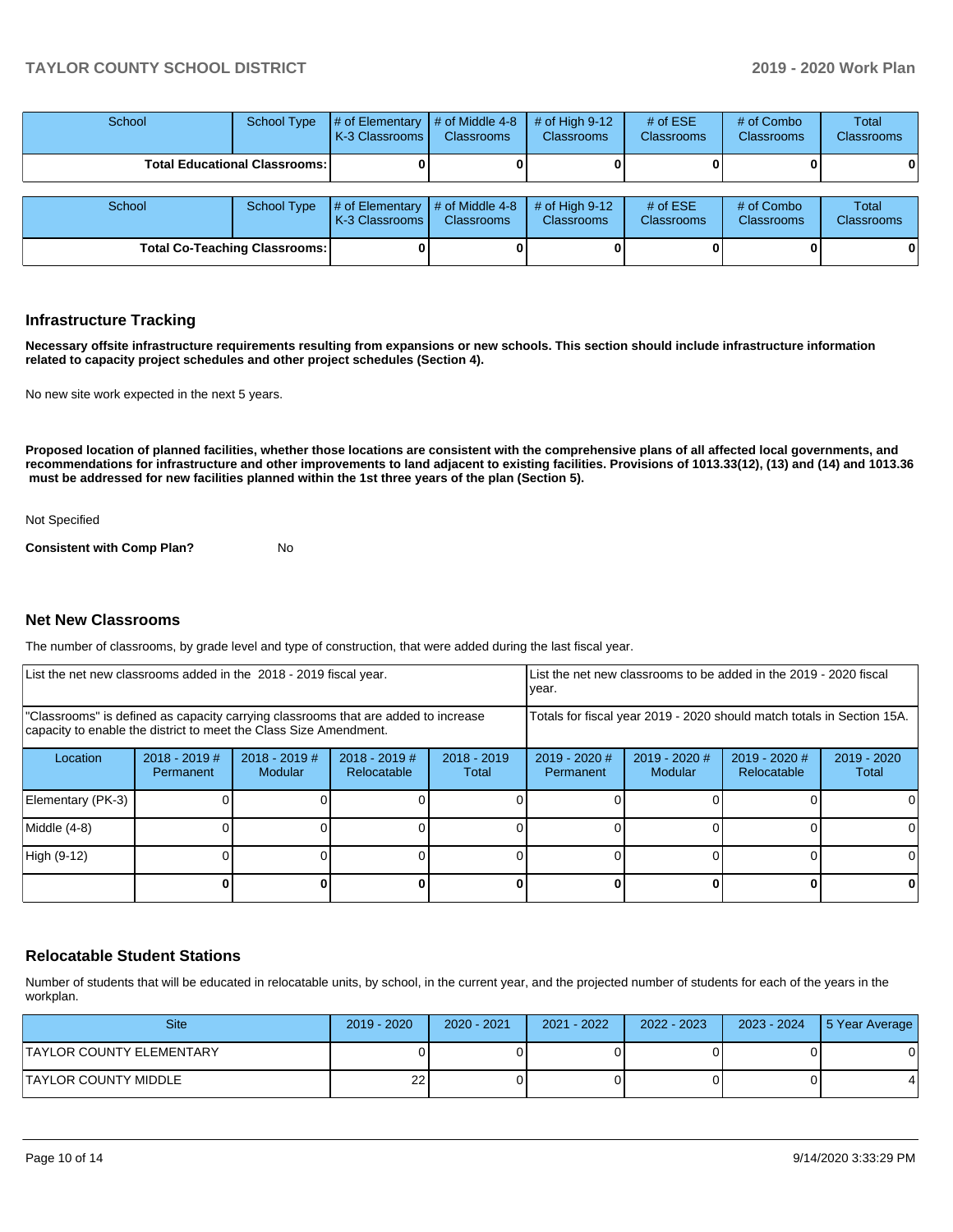## **TAYLOR COUNTY SCHOOL DISTRICT 2019 - 2020 Work Plan**

| TAYLOR COUNTY HEADSTART/PREK/ESE<br><b>ICENTER</b> |       |       |       |              |       | $\Omega$ |
|----------------------------------------------------|-------|-------|-------|--------------|-------|----------|
| <b>STEINHATCHEE SCHOOL</b>                         |       |       |       |              |       | 0        |
| <b>TAYLOR TECHNICAL INSTITUTE</b>                  |       |       |       |              |       | 0        |
| PERRY PRIMARY (OLD)                                | 36    |       |       | <sup>0</sup> |       | 7        |
| <b>TAYLOR COUNTY HIGH</b>                          |       |       |       |              |       | 0        |
| <b>TAYLOR COUNTY PRIMARY SCHOOL</b>                |       |       |       |              |       | ΩI       |
| Totals for TAYLOR COUNTY SCHOOL DISTRICT           |       |       |       |              |       |          |
| Total students in relocatables by year.            | 58    |       |       |              |       | 12       |
| Total number of COFTE students projected by year.  | 2,523 | 2,502 | 2,513 | 2,487        | 2,481 | 2,501    |
| Percent in relocatables by year.                   | 2%    | 0%    | 0%    | 0%           | $0\%$ | $0\%$    |

## **Leased Facilities Tracking**

Exising leased facilities and plans for the acquisition of leased facilities, including the number of classrooms and student stations, as reported in the educational plant survey, that are planned in that location at the end of the five year workplan.

| Location                                | # of Leased<br>Classrooms 2019 -<br>2020 | <b>FISH Student</b><br><b>Stations</b> | <b>Owner</b> | # of Leased<br>Classrooms 2023 -<br>2024 | <b>FISH Student</b><br><b>Stations</b> |
|-----------------------------------------|------------------------------------------|----------------------------------------|--------------|------------------------------------------|----------------------------------------|
| <b>TAYLOR COUNTY MIDDLE</b>             |                                          |                                        |              |                                          |                                        |
| TAYLOR COUNTY HEADSTART/PREK/ESE CENTER | $\Omega$                                 |                                        |              |                                          | 0                                      |
| <b>STEINHATCHEE SCHOOL</b>              | O                                        |                                        |              |                                          | $\Omega$                               |
| TAYLOR TECHNICAL INSTITUTE              | 0                                        |                                        |              |                                          | 0                                      |
| <b>PERRY PRIMARY (OLD)</b>              | 0                                        |                                        |              |                                          | $\Omega$                               |
| <b>TAYLOR COUNTY HIGH</b>               | O                                        |                                        |              |                                          | <sup>0</sup>                           |
| <b>TAYLOR COUNTY ELEMENTARY</b>         | $\Omega$                                 |                                        |              |                                          | 0                                      |
| <b>TAYLOR COUNTY PRIMARY SCHOOL</b>     | O                                        |                                        |              |                                          | ΩI                                     |
|                                         | 0                                        |                                        |              |                                          | n                                      |

## **Failed Standard Relocatable Tracking**

Relocatable units currently reported by school, from FISH, and the number of relocatable units identified as 'Failed Standards'.

Nothing reported for this section.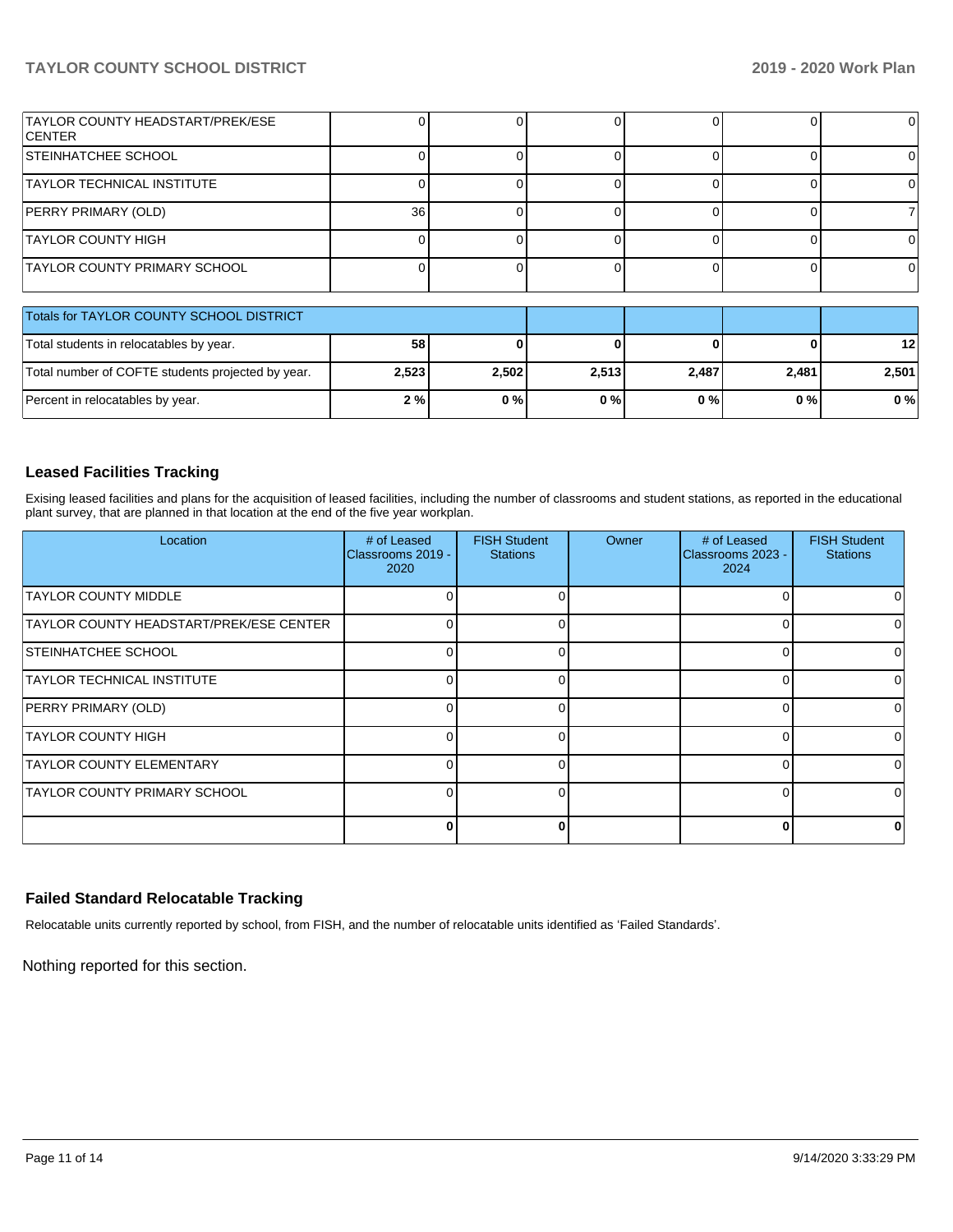# **Planning**

#### **Class Size Reduction Planning**

**Plans approved by the school board that reduce the need for permanent student stations such as acceptable school capacity levels, redistricting, busing, year-round schools, charter schools, magnet schools, public-private partnerships, multitrack scheduling, grade level organization, block scheduling, or other alternatives.**

The board has not discussed any plans for reducing student stations in the next 5 years.

#### **School Closure Planning**

**Plans for the closure of any school, including plans for disposition of the facility or usage of facility space, and anticipated revenues.** 

At this time the school board plans on demolishing the Old Perry Primary School.

## **Long Range Planning**

#### **Ten-Year Maintenance**

District projects and locations regarding the projected need for major renovation, repair, and maintenance projects within the district in years 6-10 beyond the projects plans detailed in the five years covered by the work plan.

Nothing reported for this section.

#### **Ten-Year Capacity**

Schedule of capital outlay projects projected to ensure the availability of satisfactory student stations for the projected student enrollment in K-12 programs for the future 5 years beyond the 5-year district facilities work program.

Nothing reported for this section.

#### **Ten-Year Planned Utilization**

Schedule of planned capital outlay projects identifying the standard grade groupings, capacities, and planned utilization rates of future educational facilities of the district for both permanent and relocatable facilities.

| Grade Level Projections         | <b>FISH</b><br><b>Student</b><br><b>Stations</b> | <b>Actual 2018 -</b><br>2019 FISH<br>Capacity | Actual<br>$2018 -$<br>2019<br>COFTE | Utilization | Actual 2018 - 2019   Actual 2019 - 2020 / 2028 - 2029 new   Projected 2028 -   Projected 2028 -<br>Student Capacity to be added/removed | 2029 COFTE | 2029 Utilization |
|---------------------------------|--------------------------------------------------|-----------------------------------------------|-------------------------------------|-------------|-----------------------------------------------------------------------------------------------------------------------------------------|------------|------------------|
| Elementary - District<br>Totals | 2,209                                            | 2.209                                         | .463.88                             | 66.27 %     |                                                                                                                                         | 875 I      | 39.61 %          |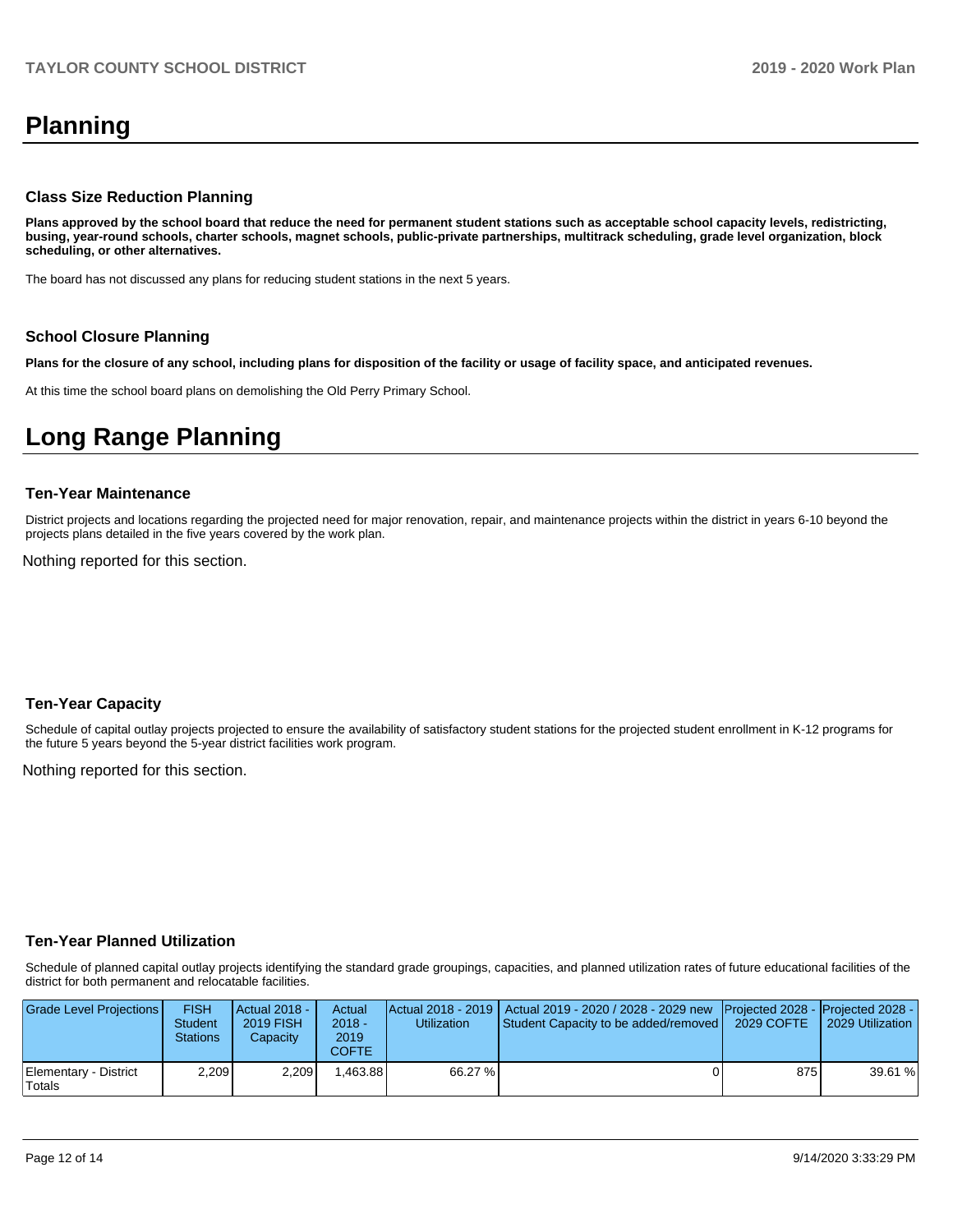|                          | 5.403 | 4.196 | 2.568.08 | 61.20 % | 2,095 | 49.93%  |
|--------------------------|-------|-------|----------|---------|-------|---------|
| lOther - ESE. etc        | .282  | 313   | 11.54    | 3.83%   |       | 0.00%   |
| High - District Totals   | 9111  | 774 I | 538.16   | 69.51 % | 620   | 80.10%  |
| Middle - District Totals | 1.001 | 900   | 554.50   | 61.56 % | 600   | 66.67 % |

**Combination schools are included with the middle schools for student stations, capacity, COFTE and utilization purposes because these facilities all have a 90% utilization factor. Use this space to explain or define the grade groupings for combination schools.** 

No comments to report.

#### **Ten-Year Infrastructure Planning**

**Proposed Location of Planned New, Remodeled, or New Additions to Facilities in 06 thru 10 out years (Section 28).**

Nothing reported for this section.

Plans for closure of any school, including plans for disposition of the facility or usage of facility space, and anticipated revenues in the 06 thru 10 out **years (Section 29).**

Nothing reported for this section.

#### **Twenty-Year Maintenance**

District projects and locations regarding the projected need for major renovation, repair, and maintenance projects within the district in years 11-20 beyond the projects plans detailed in the five years covered by the work plan.

Nothing reported for this section.

#### **Twenty-Year Capacity**

Schedule of capital outlay projects projected to ensure the availability of satisfactory student stations for the projected student enrollment in K-12 programs for the future 11-20 years beyond the 5-year district facilities work program.

Nothing reported for this section.

#### **Twenty-Year Planned Utilization**